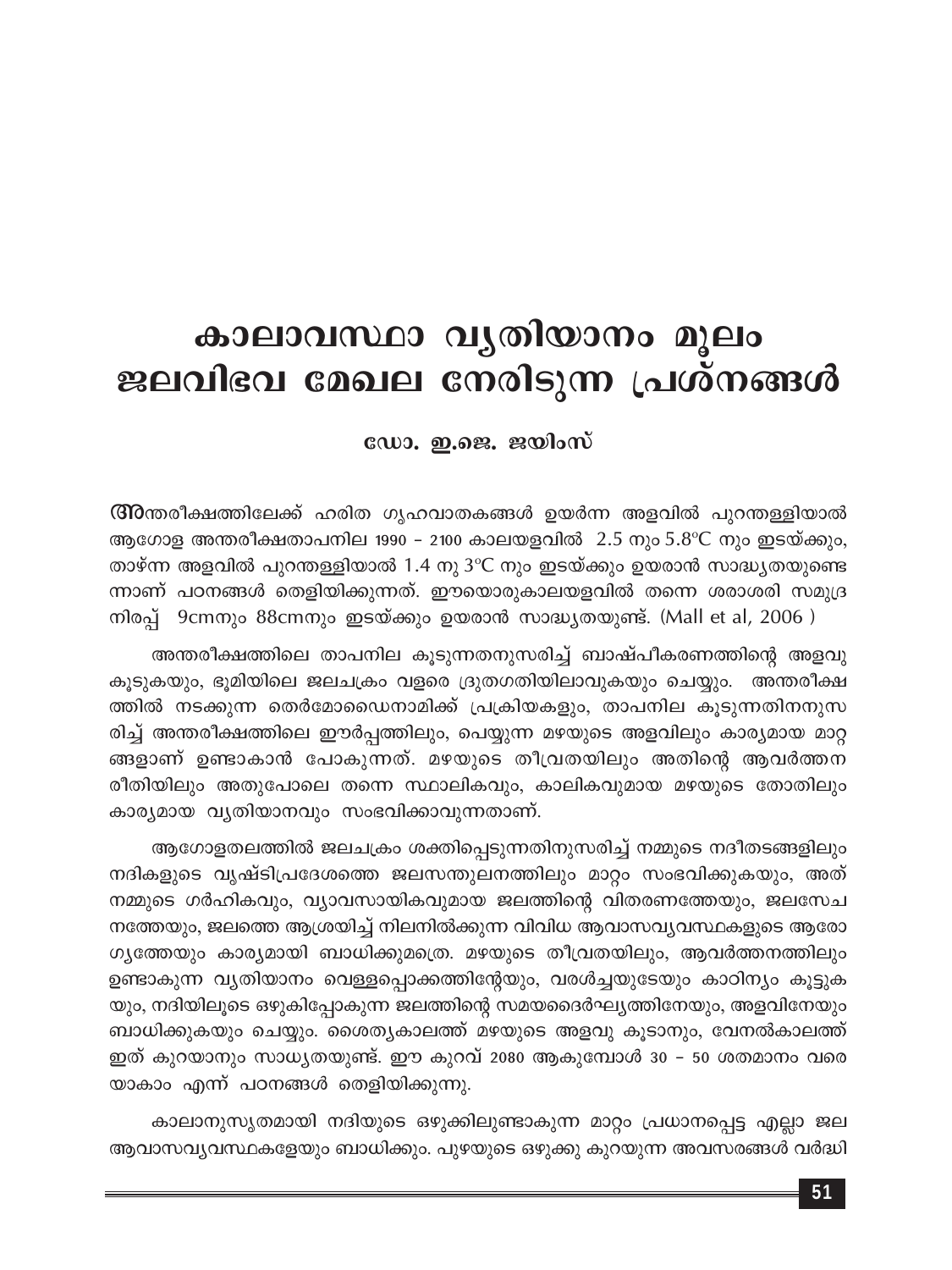ക്കും. അണക്കെട്ടുകളിൽ സംഭരിച്ചിരിക്കുന്ന ജലത്തിന്റെ വിതാനം കുറയുന്നതുകൊണ്ട്, ജലസേചനം, വൈദ്യുതി ഉത്പാദനം, ഗാർഹികവും, വ്യാവസായികവുമായ ആവശ്യ ങ്ങൾക്കുവേണ്ടിയുള്ള ജലവിതരണം എന്നിവയെ കാര്യമായി ബാധിക്കും. മുകളിൽ പറ ഞ്ഞരീതിയിലുള്ള മാറ്റങ്ങൾ അന്തരീക്ഷ താപനിലയിൽ സംഭവിക്കുകയാണെങ്കിൽ മണ്ണിലെ ഈർപ്പം കുറയുക, ജലം ഊഴ്ന്നിറങ്ങുന്നത് കുറയുക, ഭൂഗർഭ ജലനിരപ്പ് കുറ യുക തുടങ്ങി പല പാരിസ്ഥിതിക പ്രശ്നങ്ങളും ഉണ്ടാകും. ഇത്തരം പ്രശ്നങ്ങൾ വരണ്ട പ്രദേശങ്ങളെയായിരിക്കും കൂടുതൽ ബാധിക്കുക.

ഒന്നിൽ കൂടുതൽ വർഷങ്ങളിലേക്ക് വ്യാപിക്കുന്ന വരൾച്ച കൂടുതൽ ശക്തമാവുക യും, ഇപ്പോൾ തന്നെ പ്രശ്നങ്ങൾ നേരിടുന്ന ജലസ്രോതസ്സുകൾ കൂടുതൽ രൂക്ഷമായ പ്രശ്നങ്ങൾ നേരിടുകയും ചെയ്യും. വരൾച്ചയോടനുബന്ധിച്ച് ഉണ്ടാകുന്ന ശക്തമായ വേനൽക്കാലങ്ങളിലെ പ്രശ്നങ്ങൾ ഏറ്റവും കുടുതൽ അനുഭവപ്പെടുക ഉഷ്ണമേഖലയി ലുള്ള ഭൂഖണ്ഡങ്ങളിലെ ഉൾപ്രദേശങ്ങളിലാണ്. വലിയ മഴയുടെ ഏറ്റക്കുറച്ചിൽകൊണ്ടും പ്രവചിക്കപ്പെട്ടിട്ടുള്ള ഉയരുന്ന സമുദ്രജല നിരപ്പുമൂലവും ഏറ്റവും കൂടുതൽ സഹിക്കു വാൻ പോകുന്നത് ചെറിയ ദ്വീപുകളും, തീരദേശ മേഖലയുമായിരിക്കും. ഇങ്ങനെ മാറി ക്കൊണ്ടിരിക്കുന്ന ജലപരിസ്ഥിതിയിൽ, ചില വർഗ്ഗത്തിൽപ്പെട്ട ജീവികൾ (species) വർദ്ധിക്കുകയും മറ്റു ചിലവ നശിച്ചു പോകുകയും ചെയ്യും. ജലത്തിന്റെ ഗുണനിലവാര ത്തേയും കാലാവസ്ഥാ വ്യതിയാനം കാര്യമായി ബാധിക്കും. കടൽപ്പോച്ചകൾ കൂടുത ലാകും. ഇതുമൂലം കൂടുതൽ മണ്ണ് നദീമുഖങ്ങളിൽ വന്നടിയാനും സാദ്ധ്യതയുണ്ട്.

കാലാവസ്ഥാവൃതിയാനവുമായി ബന്ധപ്പെട്ട ചില പ്രശ്നങ്ങൾ താഴെ കൊടുക്കുന്നു.

- $\bullet$  ജലവിഭവത്തിലും, ജലസ്രോതസ്സുകളിലും കാലാവസ്ഥാ വൃതിയാനങ്ങൾ ഉണ്ടാ ക്കാവുന്ന മാറ്റങ്ങളെക്കുറിച്ച് ഇനിയും പല അനിശ്ചിതത്വങ്ങൾ നിൽക്കുന്നുണ്ട്.
- കൂടെക്കൂടെയുണ്ടാക്കുന്ന അതിതീവ്രമായ പ്രകൃത്യാലുള്ള സംഭവവികാസങ്ങൾ പ്രവചിക്കപ്പെട്ടിട്ടുണ്ട്.
- ജലസംബന്ധമായ രോഗങ്ങൾ ഉണ്ടാകുന്നതിലും, പടരുന്നതിലും, അതുപോലെ തന്നെ ആവാസവ്യവസ്ഥകളുടെ ആരോഗ്യത്തിലും കാര്യമായ മാറ്റം സംഭവി ക്കാം.
- കാലാവസ്ഥാ വൃതിയാനവുമായി പൊരുത്തപ്പെടുക എന്നത് അതൃധികം പ്രയോസമേറിയ ഒരു കാര്യമാണ്.

തുടരെതുടരെയുണ്ടാകുന്ന ശക്തിയേറിയ, വെള്ളപ്പൊക്കം, വളരൾച്ച, ജലചക്രത്തി നുണ്ടാകുന്ന മാറ്റം തുടങ്ങിയ പ്രതിഭാസങ്ങളോടൊപ്പം ജനപ്പെരുപ്പം, നഗരവത്ക്കരണം, ഭൂവിനിയോഗത്തിലുള്ള മാറ്റങ്ങൾ, ആവാസവ്യവസ്ഥകളുടെ നശീകരണം എന്നിവയാണ് ജലപരിപാലനുമായി ബന്ധപ്പെട്ടു പ്രവർത്തിക്കുന്നവർ നേരിടേണ്ടി വരുന്ന വെല്ലുവിളി കൾ. ഭൂമിയിലെ ബാഷ്പീകരണത്തിന്റെ തോതും, മഴയുടെ തോതും ക്രമാനുഗതമല്ല. അതുകൊണ്ടു തന്നെ കാലാവസ്ഥയിലുണ്ടാകുന്ന മാറ്റം കൊണ്ട് നമുക്ക് ലഭ്യമായ ഉപരി തലത്തിലേയും, ഭൂഗർഭത്തിലേയും ശുദ്ധജലശ്രോതസ്സുകളിൽ ഉണ്ടാകാവുന്ന മാറ്റങ്ങൾ പ്രവചനാതീതമാണ്. വിവിധ പ്രശ്നങ്ങളുമായി ബന്ധപ്പെട്ടു കിടക്കുന്ന അനിശ്ചിതത്വ ങ്ങളെ മനസ്സിലാക്കുക എന്നതാണ് ജലപരിപാലനവുമായി ബന്ധപ്പെട്ടു പ്രവർത്തിക്കുന്ന വർ ആദ്യമായി ചെയ്യേണ്ട കാര്യം.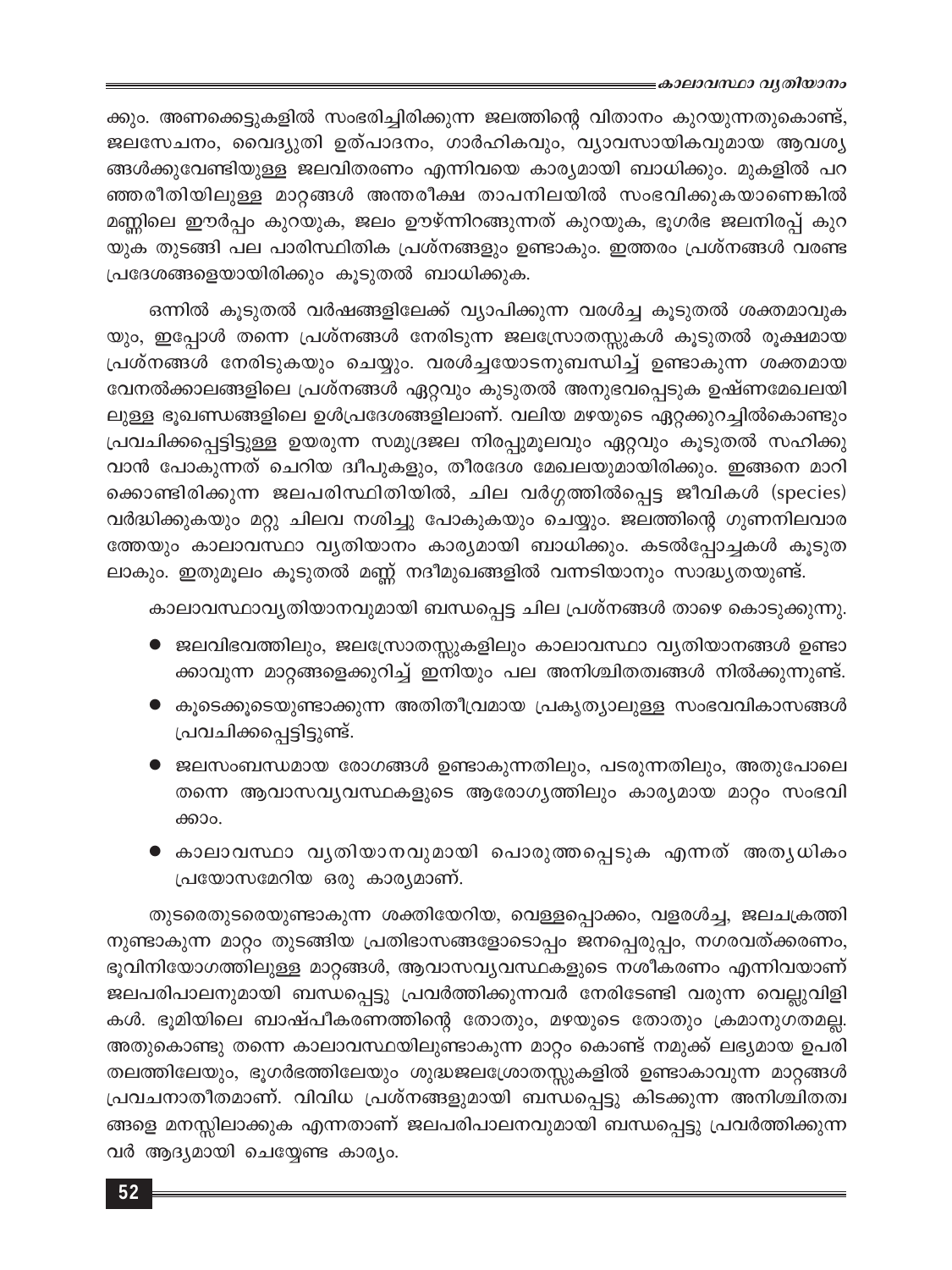# നിരീക്ഷണങ്ങൾ

ആഗോളതലത്തിൽ കാലാവസ്ഥാ വ്യതിയാനത്തെക്കുറിച്ച് പഠിക്കുന്ന സംഘടന യായ Inter Governmental Panel on Climate Change ന്റെ (IPCC) റിപ്പോർട്ട് പ്രകാരം കാലാ വസ്ഥയിലുണ്ടാകുന്ന ചെറിയമാറ്റം പോലും കൂടെ കൂടെയുണ്ടാകുന്ന പ്രകൃതി പ്രതിഭാ സങ്ങളിൽ താരതമ്യേന വലിയ മാറ്റം വരുത്താൻ പോന്നവയാണ്.

ഈയടുത്ത കാലത്തായി താപനിലയിലും അതുപോലെ മറ്റുള്ള പ്രതിഭാസങ്ങളിലും ഉണ്ടായ മാറ്റങ്ങൾ താഴെ കൊടുക്കുന്നു:

- $\bullet$  കഴിഞ്ഞ നൂറ്റാണ്ടുകാലത്തെ ഏറ്റവും ചൂടുള്ള 9 വർഷങ്ങൾ ഉണ്ടായത് ഈയ ടുത്ത 14 വർഷങ്ങളിലാണ്.
- $\bullet$  ആർക്ടിക് മേഖലയിലെ ശരാശരി താപനില 1968 മുതൽ നോക്കിയാൽ 5°C വരെ ഉയർന്നിട്ടുണ്ട്.
- $\bullet$  ഒരു മേഖലയിൽ നിന്നും, മറ്റൊരു മേഖലയിലേക്ക് ചലിക്കുന്ന അന്തരീക്ഷ താപ തരംഗം വർദ്ധിച്ചിരിക്കുന്നു; ഇതുമായി ബന്ധപ്പെട്ട അനേകം മരണങ്ങളും സ്ഥിരീ കരിക്കപ്പെട്ടിട്ടുണ്ട്; അതുപോലെ കീടങ്ങളുടെ ആക്രമണവും, രോഗങ്ങളും, കൃഷി നഷ്ടവും ഇതുമായി ബന്ധപ്പെട്ട് ലോകത്തിന്റെ പലഭാഗങ്ങളിലും ഉണ്ടാകുന്നു ണ്ട്.
- ഇത്തരം താപതരംഗങ്ങൾ സാമ്പത്തിക നഷ്ടവും, ജീവനഷ്ടവും ഉണ്ടാക്കുന്നു.
- ) ലഭ്യമായ കണക്കുകളുടെ അടിസ്ഥാനത്തിൽ 1994 ആണ് ഏറ്റവും ചൂടു കൂടിയ വർഷം. 200 വർഷത്തിനിടയ്ക്ക് ഏറ്റവും കൂടിയ വാർഷിക താപമാനം വിയന്ന യിൽ അനുഭവപ്പെട്ടു. 1950 ന് ശേഷം ഏറ്റവും ചൂടുകൂടിയ ജൂലൈ ഹേംബർഗിൽ ഉണ്ടായി. ഇംഗ്ലണ്ടിൽ 336 വർഷത്തിനിടയ്ക്ക് ഏറ്റവും ചൂടുകൂടിയ നവംബർ മാസം കണ്ടു.
- $\bullet$  സഹേൽ മഴക്കാലത്ത്, ആഫ്രിക്കയുടെ ഭൂരിഭാഗം പ്രദേശത്തും സാധാരണ മഴ യുടേതിനേക്കാൾ 120%,ത്തോളം കൂടുതൽ മഴ ലഭിക്കുകയുണ്ടായി.
- ഒന്നാം ലോകമഹായുദ്ധത്തിനുശേഷം ഏറ്റവും തീവ്രമായ വരൾച്ച 1994 ൽ ആസ്ത്രേലിയയിലുണ്ടായി.
- <mark>●</mark> 1948നു ശേഷം 1996–ൽ ഏറ്റവും ഈർപ്പമാർന്ന വർഷമാണ് കാനഡയിൽ ഉണ്ടാ യത്.
- $\bullet$  വടക്കുകിഴക്കൻ അമേരിക്കയിൽ അതിശക്തമായ വേനൽ മഴ ഉണ്ടായി; വടക്കു കിഴക്കൻ മേഖലയിൽ 102 വർഷത്തിനിടയ്ക്ക് അതിശക്തമായ മഴ ലഭിക്കുകയും ചെയ്തു.
- ചൈനയിൽ 50 വർഷത്തിനിടയ്ക്ക് ഉണ്ടായ മഹാ പ്രളയത്തിൽ 1000 ത്തോളം പേർ മരിക്കുകയും, 20 ദശലക്ഷം ജനങ്ങൾക്ക് പരിക്കുകൾ പറ്റുകയും, വൻ സാമ്പ ത്തിക നഷ്ടം നേരിടുകയും ചെയ്തു.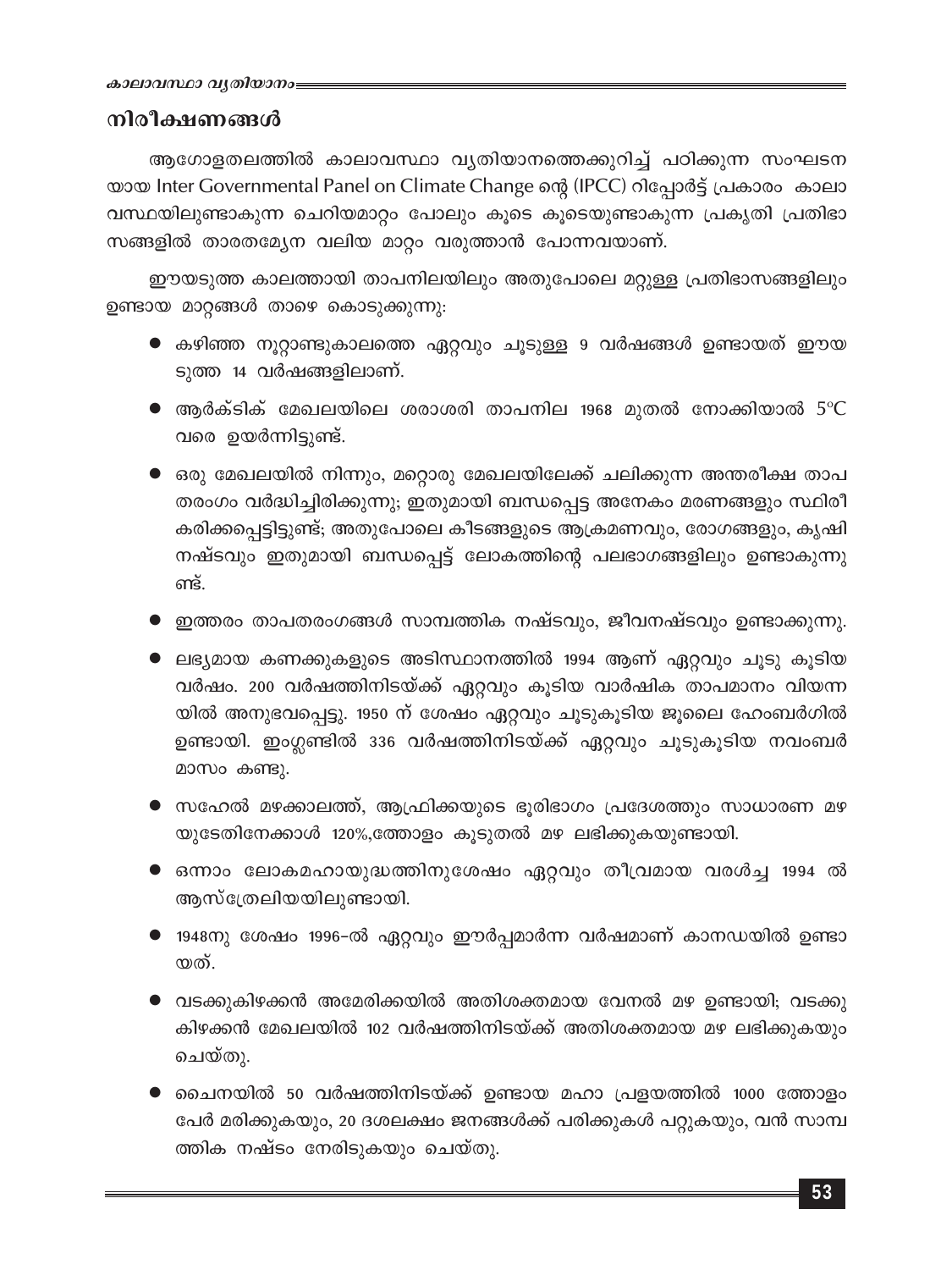- ലോകമാകമാനം 44 പ്രളയത്തിൽ 1996 ൽ നഷ്ടപ്പെട്ടത് 6850 ജീവനുകളാണ്.
- ഇംഗ്ലണ്ടിലും, വെയിൽസിലും 1766നു ശേഷം ഉണ്ടായ ഏറ്റവും വരണ്ട വർഷം 1996 ലായിരുന്നു.
- El-nino Southern Oscillation എന്ന കടൽ താപതരംഗം 1990 മുതൽ 1995 വരെ നീണ്ടുനിൽക്കുകയും, മറ്റൊന്ന് 1997-ൽ പ്രത്യക്ഷപ്പെടുകയും ചെയ്തു.

IPCC യുടെ നിഗമനപ്രകാരം, തെളിവുകൾ കാണിക്കുന്നത് ആഗോള കാലാവസ്ഥ യിൽ മനുഷ്യന്റെ നിർണ്ണായകമായ സ്വാധീനവുമുണ്ടായിട്ടുണ്ട് എന്നാണ്.

### ഇപ്പോഴത്തെ പ്രവണതകൾ ചുരുക്കത്തിൽ:

- ഉയർന്ന താപനില
- ശക്തമായ മഴ
- ദൈർഘ്യമേറിയ വരണ്ടകാലാവസ്ഥ
- തുടരെതുടരെയുണ്ടാകുന്ന ചുഴലിക്കാറ്റ്.

## നിഗമനങ്ങൾ

ഭാവിയിലെ കാര്യങ്ങൾ പ്രവചിക്കുമ്പോൾ ചില അനിശ്ചിതത്വങ്ങൾ നേരിടുന്നുണ്ട്. അവയിൽ പ്രധാനപ്പെട്ടവ താഴെ കൊടുക്കുന്നു.

- $\bullet$  21-ാം നൂറ്റാണ്ടിലെ വിവിധ ദശകങ്ങളിൽ ഉണ്ടാകാനിടയുള്ള ഹരിതഗൃഹവാത കങ്ങളുടെ ബഹിർഗമനത്തിന്റെ തോത് ലഭ്യമല്ല.
- $\bullet$  ഭാവിയിലെ സാമുഹിക-സാമ്പത്തിക, നയപരമായ, മാറ്റങ്ങളെക്കുറിച്ചുള്ള അറി വുകൾ പരിമിതമാണ്.
- വർഷങ്ങളിൽ നിന്നും വർഷങ്ങളിലേക്ക് പോകുമ്പോൾ കാലാവസ്ഥയിലുണ്ടാ കുന്ന മാറ്റങ്ങൾ പ്രവചനാതീതമാണ്.

എന്നാൽ കാലാവസ്ഥാ മോഡലുകളിൽ (General Climate Models (GCM)) ഉള്ള വിശ്വാസ്യത വർദ്ധിച്ചിട്ടുണ്ട്. കൂടാതെ പ്രത്യാഘാതങ്ങളെ ഒരു പരിധിവരെ വിശദീകരി ക്കാനും അവയ്ക്ക് കഴിയുന്നുണ്ട്. ഇത്തരം കാലാവസ്ഥാ മോഡലുകളിൽ മഴയെ സൂചി പ്പിക്കുന്ന വിവരം പരിമിതമാണ്. കനത്തമഴ ലഭിക്കുന്ന കാലയളവും വളരെ കുറവാണല്ലൊ. പലപ്പോഴും ഈ മോഡലുകൾക്ക് പ്രാദേശികമായ വിവരങ്ങൾ നൽകുവാൻ സാധിക്കു ന്നില്ല. പ്രാദേശികമായ വിവരങ്ങൾ വികസിപ്പിച്ചെടുക്കാൻ ഉതകുന്ന മോഡലുകൾ സ്റ്റാറ്റി സ്റ്റിക്സിന്റെ സഹായത്തോടെ രൂപപ്പെടുത്താമത്രെ. അതോടൊപ്പം തന്നെ കൃതൃതയുള്ള പ്രാദേശിക കാലാവസ്ഥാ മോഡലുകൾ ഉണ്ടാകുന്നതിനായി Dynamic Downscaling സഹാ യിക്കും.

വിവിധ വശങ്ങൾ വിലയിരുത്തി IPCC അനിശ്ചിതത്വങ്ങളെ എടുത്തുകാണിക്കുണ്ട്. IPCC യുടെ റിപ്പോർട്ട് പ്രകാരം, ഇന്ന് കാണപ്പെടുന്നതും, ഭാവിയിൽ ഉണ്ടാകാൻ സാധ്യ തയുള്ളതുമായ ഉയർന്ന കൂടിയ ചൂടും, കൂടിയ ചൂടുള്ള ദിനങ്ങളും നമ്മുടെ ജലസമ്പ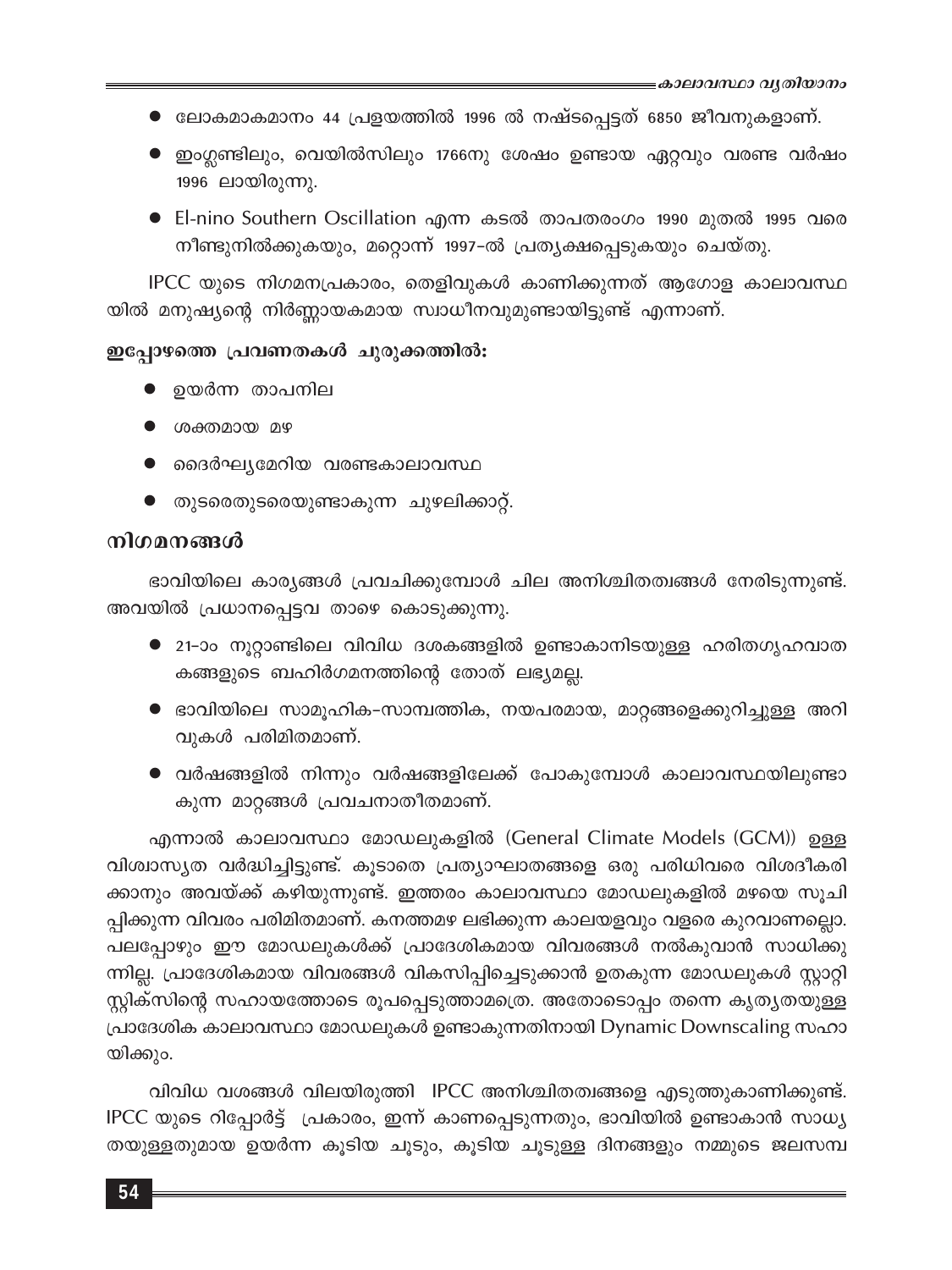#### കാലാവസ്ഥാ വൃതിയാനം

ത്തിൽ എടുത്തുപറയത്തക്കതായ മാറ്റങ്ങൾ ഉണ്ടാക്കും. ഉത്തരാർദ്ധഗോളത്തിലെ പലഭാ ഗങ്ങളും നേരിടാൻ പോകുന്നതായ അതിശക്തമായ വർഷപാതം, കൂടെകൂടെയുള്ള വെള്ള പ്പൊക്കത്തിന് വഴിതെളിക്കും. വേനൽക്കാലത്ത് ഭൂഖണ്ഡങ്ങളിലെ ഉൾപ്രദേശങ്ങളിൽ വരൾച്ച കൂടും. ഉഷ്ണമേഖലാ പ്രദേശങ്ങളിലെ ചുഴലിക്കാറ്റിനോടനുബന്ധിച്ചുണ്ടാകുന്ന ശക്തമായതും, ഉയർന്ന തോതിലുള്ളതുമായ വർഷപാതം ഇന്ത്യയിൽ വെള്ളപ്പൊക്ക ത്തിനും മറ്റും കാരണമാകും. പഠനങ്ങൾ പ്രകാരം ഇന്ത്യയിൽ ഉപരിതല താപനില കൂടാൻ സാധ്യതയുണ്ട്. ചില പ്രദേശങ്ങളിൽ മഴ കൂടുന്നതുമൂലം പ്രളയം അനുഭവപ്പെടും. മഴ യിൽ വരുന്ന വർദ്ധനകൊണ്ടുള്ള ഉപയോഗം അങ്ങിനെ നഷ്ടമാകും.

ഗ്രീൻലാന്റ്, അന്റാർട്ടിക് എന്നിവ കഴിഞ്ഞാൽ ലോകത്തിലെ മൂന്നാമത്തെ ഹിമ പാതം ഹിമാലയത്തിലാണ്. ഇവ ഏകദേശം 12 ശതദശലക്ഷം ഘനമീറ്റർ ശുദ്ധജലം ശേഖരിച്ചുവെച്ചിട്ടുണ്ട്. എന്നാൽ ഇവയെല്ലാം ഇന്ന് വളരെ വേഗത്തിൽ ഉരുകികൊണ്ടിരി ക്കുകയാണ്. ഹിമാലയത്തിലേയും, കാരക്കോറം മേഖലയിലുമെല്ലൊം മഞ്ഞുമലകൾ വളരെ വേഗം ഉരുകിക്കൊണ്ടിരിക്കുകയാണെന്ന് പഠനങ്ങൾ ചൂണ്ടിക്കാണിക്കുന്നത്. അതായത് വർഷത്തിൽ ശരാശരി 18 മീ - 20 മീ വരെ പിൻമാറി കൊണ്ടിരിക്കുകയാണ്. പല പഠന ങ്ങളും ഹിമാലയത്തിലെ ജലസമ്പത്തിന്റെ കണക്കുകൂട്ടിയിട്ടുണ്ട്. ഇത് ഏകദേശം 500 ഘനകിലോമീറ്ററാണ്.

2007- ലെ IPCC റിപ്പോർട്ട് പ്രകാരം ലോകത്തിലെ എല്ലാ മേഖലകളിലും ജലസമ്പ ത്തിലും, ശുദ്ധജല ആവാസവ്യവസ്ഥകളിലും, കാലാവസ്ഥാ വ്യതിയാനം മൂലം വിപരീ തഫലങ്ങളാണ് ഉണ്ടാക്കുന്നത്. നീരൊഴുക്കുകുറയും എന്ന് പ്രവചിച്ചിട്ടുള്ള സ്ഥലങ്ങ ളിൽ അതുമായി ബന്ധപ്പെട്ട് ജലവിഭവ മേഘല വഴി ലഭിക്കുന്ന സേവനങ്ങൾ കുറയും. നീരൊഴുക്കു കൂടുന്നതു മൂലം ചില ഭാഗങ്ങളിൽ ഉണ്ടാകുന്ന ഗുണകരമായ ഫലങ്ങൾ മറ്റു ചില ഭാഗങ്ങളിൽ വിപരീതരീതിയിലുള്ള ഫലങ്ങൾ ഉളവാക്കും. അമിതമായ മഴ, നീരൊഴുക്കിലുണ്ടാക്കുന്ന വ്യതിയാനം മൂലം ജലസേചനത്തിലുണ്ടാകുന്ന പ്രതിസന്ധി, ജലത്തിന്റെ ഗുണനിലവാരത്തിലുണ്ടാകുന്ന പ്രശ്നങ്ങൾ അതുപോലെ തന്നെ വെള്ള പ്പൊക്കം എന്നിവയിൽ കലാശിക്കും.

# കാലാവസ്ഥാവൃതിയാനം മൂലം കേരളത്തിലെ ജല വിഭവങ്ങളിൽ ഉണ്ടാകാൻ സാധ്യതയുള്ള പ്രശ്നങ്ങൾ

600 കിലോമീറ്ററോളം നീളവും, ശരാശരി 50 കിലോമീറ്ററോളം വീതിയുമുള്ള കേരള സംസ്ഥാനം പടിഞ്ഞാറു ഭാഗമൊഴിച്ച് ബാക്കി എല്ലാ സ്ഥലങ്ങളിലും കരയാൽ ചുറ്റപ്പെട്ടു കിടക്കുന്നു. പടിഞ്ഞാറുഭാഗത്തായി ലക്ഷദ്വീപ് വ്യാപിച്ചു കിടക്കുന്നു. കേരളത്തിൽ ഏറ്റവും കുറഞ്ഞത് 15 കിലോമീറ്റർ നീളത്തിലും, ഏറ്റവും കൂടുതൽ 250 കിലോ മീറ്ററിനോടടുത്ത നീളത്തിലുമുള്ള 44 നദികൾ ഒഴുകുന്നു. ഈ നദികളെല്ലാം മൺസൂണിനെ ആശ്രയിച്ച് നിലനിൽക്കുന്നതും, ചെറുതും, കുത്തനെയൊഴുകുന്നതുമാണ്. ഇതിൽ പടിഞ്ഞാറ് ഭാഗ ത്തോട്ടൊഴുകുന്ന നദികളിൽ 20 കിലോമീറ്ററോളം ഉള്ളിലേക്ക് കടലിൽ നിന്നും ഉപ്പുവെള്ളം കടക്കുന്നതായി കാണപ്പെടുന്നു.

കാലാവസ്ഥാ വ്യതിയാനവുമായി ബന്ധപ്പെട്ട കേരളത്തിലെ ജലവിഭവങ്ങളിൽ ഉണ്ടാ കാൻ സാധ്യതയുള്ള പ്രശ്നങ്ങളാണ് താഴെ കൊടുക്കുന്നത്: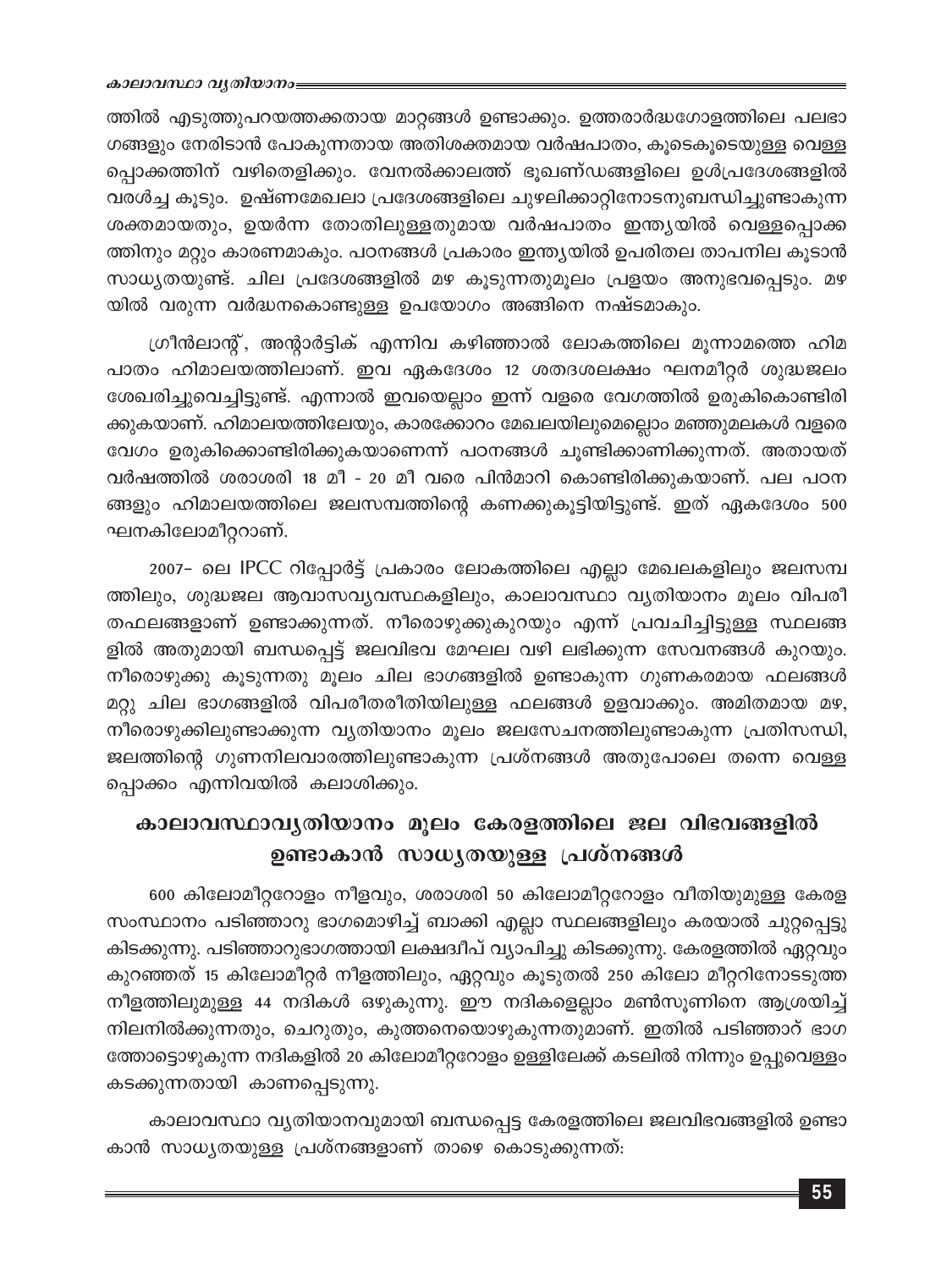സമുദ്ര ജലനിരപ്പ് ഉയരുന്നതുമൂലം തീരദേശ തണ്ണീർതട ആവാസവ്യവസ്ഥകളായ വേമ്പനാട് - കോള്, അഷ്ടമുടി തുടങ്ങിയ റാംസാർ പ്രദേശങ്ങളിൽ വളരെ ഗൗരവമുള്ള പ്രത്യാഘാതങ്ങൾ ഉണ്ടാകും.

- $\bullet$  താഴ്ന്ന പ്രദേശങ്ങളിൽ നദികളിൽ ഓരുവെള്ളം തള്ളികയറും; ഇത്തരം താഴ്ന്ന പ്രദേശങ്ങളിലാണ് പട്ടണങ്ങളിലേക്കുള്ള ജലവിതരണ സംവിധാനങ്ങൾ പ്രധാ നമായും സ്ഥാപിച്ചിട്ടുള്ളത്.
- തീരദേശങ്ങളിൽ, സമുദ്രജലനിരപ്പ് ഉയരുന്നതുമൂലമുള്ള കടലെടുപ്പും, കൂടെകൂ ടെയുണ്ടാകുന്ന ചുഴലിക്കാറ്റുകളും പ്രവചിക്കപ്പെട്ടിട്ടുണ്ട്.
- $\bullet$  ഉയർന്ന ജനസാന്ദ്രതയും, കെട്ടിടസമുച്ചയങ്ങളും ഉള്ള ഭാഗങ്ങൾ വെള്ളപ്പൊക്ക ത്തിൽ നിമഗ്നമാകാൻ സാദ്ധ്യതയുണ്ട്.
- സ്ഥിരതയില്ലാത്ത മൺസൂണിന്റെ വരവും, മഴയിൽ സ്ഥല-കാലിക വ്യതിയാന ങ്ങളും മൂലം ജലത്തിന്റെ ലഭ്യതയിൽ കുറവു വന്നേക്കാം.
- $\bullet$  കാലാവസ്ഥയിലുണ്ടാകുന്ന വ്യത്യാസം ഉപരിതല, ഭൂഗർഭ ജല വിഭവങ്ങളുടെ ലഭ്യതയിൽ കുറവു വരുത്താൻ പര്യാപ്തമാണ്.
- $\bullet$  ഇന്നത്തെ ജലസംഭരണികൾക്ക് അവയുടെ ലക്ഷ്യങ്ങളായ ജലസേചനം, ജലവി തരണം, വൈദ്യുത ഉത്പാദനം എന്നിവ നടപ്പാക്കുന്നതിൽ കാര്യക്ഷമമല്ലാതെ യാകും.
- ▶ ജലത്തെ ആശ്രയിച്ചുള്ള ടൂറിസത്തേയും, വിനോദ പരിപാടികളേയും ബാധി ക്കും.
- ആവാസ വ്യവസ്ഥകളിലുണ്ടാകുന്ന അനാരോഗ്യകരമായ മാറ്റങ്ങൾ ജീവിതനില വാരത്തെ ബാധിക്കും.
- $\bullet$  കാലാവസ്ഥാ വൃതിയാനം മൂലമുണ്ടാകുന്ന പ്രശ്നങ്ങളേയും, അതുകൂടാതെ ജന പ്പെരുപ്പം, നഗരവത്ക്കരണം, ഭൂവിനിയോഗത്തിലുള്ള മാറ്റങ്ങൾ തുടങ്ങിയവയേയും നേരിടാൻ കൂടുതൽ ജലത്തിന്റെ ആവശ്യകതയുണ്ടാകും.
- $\bullet$  നദികൾ, തടാകങ്ങൾ, തണ്ണീർത്തടങ്ങൾ തുടങ്ങിയവയുടെ ബാഹൃഘടനയിലും, നദീമുഖങ്ങളിൽ അടിയുന്ന മണ്ണിന്റെ അളവിലും മാറ്റങ്ങൾ സംഭവിക്കാം.
- $\bullet$  ജലഗുണനിലവാര പ്രശ്നങ്ങളും, പരിസ്ഥിതി ശോഷണവും വർദ്ധിക്കും.
- ജലസംബന്ധമായ പകർച്ചവ്യാധികൾ കൂടാനുള്ള സാധ്യതയുണ്ട്.

# മാറ്റങ്ങളെ നേരിടുന്നതിനുള്ള നിർദ്ദേശങ്ങൾ

കാലാവസ്ഥാ വ്യതിയാനം മൂലമുണ്ടാകുന്ന പ്രശ്നങ്ങളെ നേരിടാൻ താഴെ പറ യുന്ന നിർദ്ദേശങ്ങൾ സഹായകരമാണ്:

 $\bullet$  എല്ലാവശങ്ങളേയും ഉൾപ്പെടുത്തിക്കൊണ്ടും, മനസ്സിലാക്കിക്കൊണ്ടുമുള്ള ജല വിഭവപദ്ധതികളുടെ ആസൂത്രണം.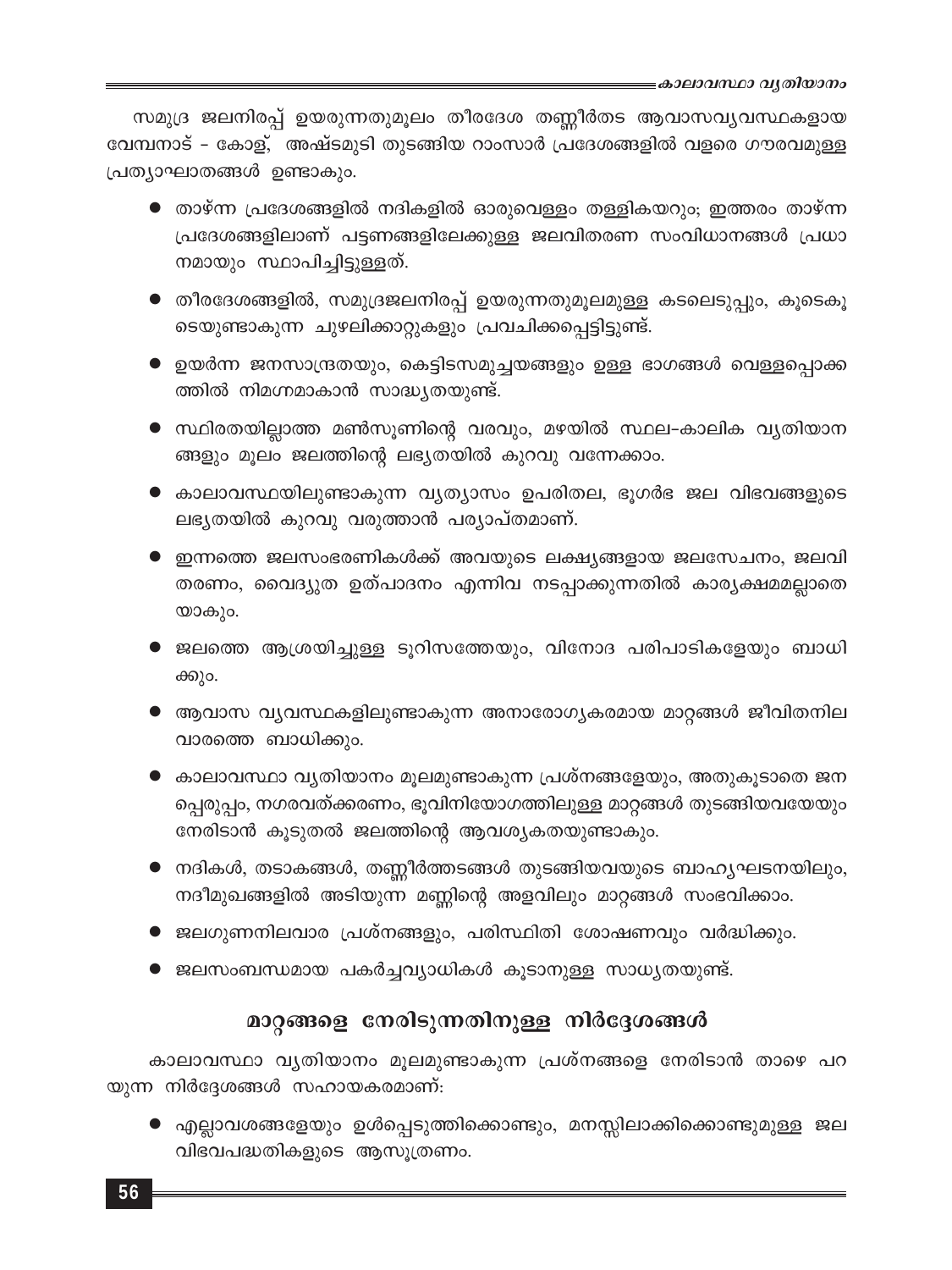- $\bullet$  പരിസ്ഥിതി പ്രത്യാഖ്യാതം കണക്കാക്കുമ്പോൾ ഇപ്പോഴുള്ളതിനു പുറമെ വരാ നിരിക്കുന്ന പ്രത്യാഖ്യാതങ്ങളെ കൂടി കണക്കാക്കുക.
- സമഗ്ര നദീതട പരിപാലനവും, തീരദേശപരിപാലനവും കണക്കിലെടുത്തു കൊണ്ടുള്ള പദ്ധതികൾക്ക് മുൻതൂക്കം കൊടുക്കുക.
- ജലവിഭവത്തിനെക്കുറിച്ചും , പരിസ്ഥിതിയെക്കുറിച്ചുമുള്ള ഗവേഷണങ്ങളെ വ്യാപി പ്പിക്കുകയും 'hot spots' കളെ തിരിച്ചറിഞ്ഞ് പ്രത്യേകം ശ്രദ്ധിക്കുകയും വേണം.
- കാലാവസ്ഥാ വൃതിയാനം മൂലം ജലത്തിന്റെ ഗുണനിലവാരത്തിലുള്ള മാറ്റം സൂക്ഷ്മമായി നീരിക്ഷിക്കേണ്ടതാണ്.
- $\bullet$  പ്രശ്നങ്ങളെ മുൻകൂട്ടി കാണാനും, പ്രവചിക്കാനുമുള്ള സാങ്കേതികത വികസി പ്പിച്ചെടുക്കേണ്ടതുണ്ട്.
- $\bullet$  ജലലഭ്യതയിൽ കാലാവസ്ഥാ വ്യതിയാനം മൂലമുണ്ടാകുന്ന സാമൂഹിക-സാമ്പ ത്തിക ആഘാതം മനസ്സിലാക്കേണ്ടതുണ്ട്.
- കാലാവസ്ഥാ വ്യതിയാനം കൊണ്ട് പരിസ്ഥിതിക്കും, ജനങ്ങൾക്കും, വ്യാവസാ യത്തിനും അധികമായുണ്ടാകുന്ന ആവശ്യങ്ങൾ നേടുന്നതിനായി നമ്മുടെ നയ ങ്ങളിലും, നിയമങ്ങളിലും മാറ്റം വരുത്തേണ്ടതുണ്ട്.
- $\bullet$  യഥാർത്ഥ ജല ഉപഭോക്താക്കളിൽ ജലസംരക്ഷണത്തിന്റെ ആവശ്യകതയെക്കു റിച്ചും, അതിനായി സ്ഥീകരിക്കേണ്ട മാർഗ്ഗങ്ങളെക്കുറിച്ചും, നമ്മുടെ ജലസമ്പത്ത് ഇന്ന് നേരിടുന്ന പ്രശ്നങ്ങളെക്കുറിച്ചും നല്ലൊരു അവബോധം ഉണ്ടാക്കേണ്ടതു ണ്ട്.

ജലവിഭവപരിപാലനത്തിന്റെ ആസൂത്രണഘട്ടങ്ങളിൽ താഴെപറയുന്ന കാര്യങ്ങൾ കൂടി കണക്കിലെടുക്കേണ്ടതുണ്ട്:

- $\bullet$  കാലാവസ്ഥാവ്യതിയാനത്തിന് അതിന്റേതായ സ്വാധീനം ഇല്ലെങ്കിൽ അതൊരു ഘടകമായി കണക്കാക്കേണ്ടതില്ല.
- $\bullet$  കാലാവസ്ഥയുമായി ബന്ധമില്ലാത്ത ഘടകങ്ങൾ വലിയ സ്വാധീനം കാണിക്കുന്നു വെങ്കിൽ അവയെ ഉൾപ്പെടുത്താതിരിക്കരുത്.
- $\bullet$  ഏറ്റവും കൂടുതൽ സ്വാധീനം കാലാവസ്ഥയ്ക്കാണുള്ളതെങ്കിൽ അതിനെ ഒരു ഘടകമായി കണക്കാക്കാതിരിക്കരുത്.

## അവലംബം

ഐ.പി.സി.സി 2007. കാലാവസ്ഥാ വൃതിയാനത്തെക്കുറിച്ചുള്ള അന്തർ സർക്കാർ കമ്മിറ്റിയുടെ വാലൻസിയ, സ്പെയിനിൽ രൂപപ്പെടുത്തിയ റിപ്പോർട്ട്.

ഐ.യു.സി.എൻ. കാലാവസ്ഥാ വൃതിയാനത്തിനനുസരിച്ച് ജലവിഭവ പരിപാലന ത്തിൽ വരുത്തേണ്ടുന്ന അനുരൂപീകരണത്തെക്കുറിച്ച് ദ പസഫിക്ക് ഇൻസ്റ്റിറ്റ്യൂട്ട് പ്രസിദ്ധീകരിച്ച കാലാവസ്ഥയും ജലവും എന്ന റിപ്പോർട്ട്.